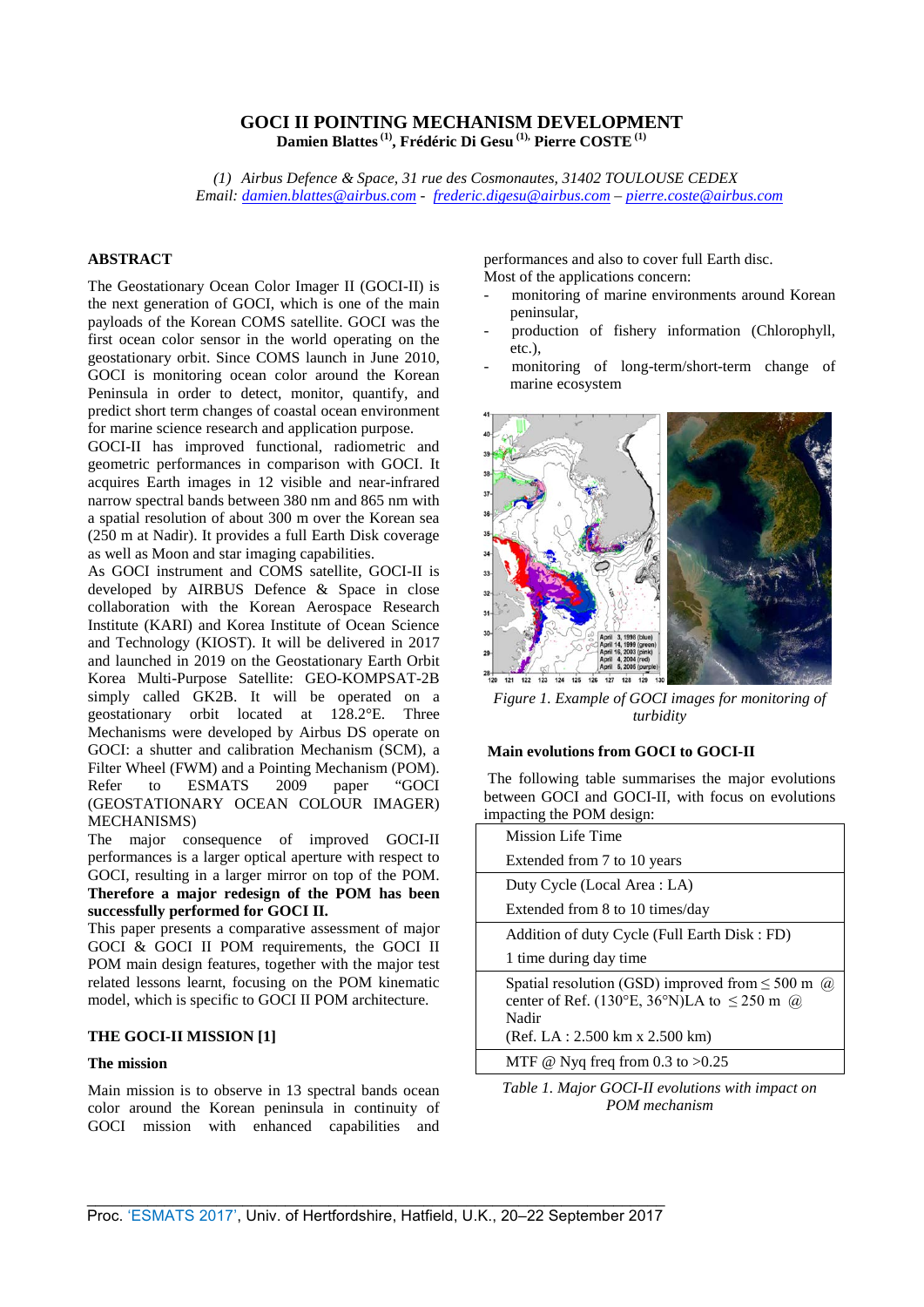#### **Impact on POM requirements**

The impact of the increased radiometric performances can be summarized as follow for the POM: increased optical instrument aperture leads to a larger mirror. The mobile mass characteristics are strongly dependent from this fact: Mobile mass was 1.1 kg on GOCI POM and becomes 2.15 kg on GOCI-II POM  $\rightarrow$  Assuming identical mechanical environment, the loads on ball bearings are multiplied by a factor 2. Mobile inertia around actuation axis was 0.011 kg.m² on GOCI POM and becomes  $0.024$  kg.m<sup>2</sup> on GOCI-II POM  $\rightarrow$ Assuming identical kinematic profile, the mirror shaft motorisation torque will be multiplied by a factor greater than 2. As a consequence, the GOCI POM would need the addition of a launch locking device (LLD) to fulfil GOCI-II requirements.

An architecture trade-off has been carried out, to choose between to design architecture:

- The GOCI POM "serial" architecture, with additional LLD
- A novel POM architecture for GOCI-II, able to bear launch loads without LLD. This architecture, called "parallel" architecture, re-uses as an elementary brick the POM actuator module, recurrent from GOCI design.

## **FROM GOCI POM TO GOCI-II POM**

## **GOCI POM main design features [2]**

The GOCI POM includes 2 stages, assembled in a "stacked" or "serial" configuration. The first stage interfaces with the GOCI structure, the second stage interfaces with the mirror frame. A coupling flange links mechanically the rotor of the first stage to the stator of the second stage. A slip- ring provides signal and power transmission for the downstream axis. Each stage is composed of a "standard" actuator module. The actuator module contains a SAGEM 35 PP Stepper Motor, a pair of preloaded ball bearings from ADR, an optical encoder from CODECHAMP, mounted into a titanium structural housing.



*Figure 2. Architecture of the GOCI "serial" POM*

POM GOCI main features are summarised into the following table:

| <b>Materials</b>         | Titanium                        |  |  |
|--------------------------|---------------------------------|--|--|
|                          |                                 |  |  |
| <b>Mass</b>              | 8.8 kg (POM alone)              |  |  |
|                          | 1.3 kg (Support-POM)            |  |  |
|                          |                                 |  |  |
| <b>Size</b>              | length $\sim$ 240.mm,           |  |  |
|                          | diameter $\sim$ 180.mm (without |  |  |
|                          | the I/F flange)                 |  |  |
| <b>Electrical I/F</b>    | - Step Motor 28.V               |  |  |
|                          | - Optical Switch 5.V            |  |  |
| <b>Power dissipation</b> | Holding mode: 2.86W             |  |  |
|                          | Moving mode: 11.02W             |  |  |
| Frequency                | 100.Hz (when mounted on         |  |  |
|                          | Support-POM)                    |  |  |

*Table 2. GOCI POM main features*



*Figure 3. QM Model GOCI "serial" POM*

## **GOCI-II POM concurrent architecture: a "parallel" architecture to overcome increased mobile part**

The major motivations of this alternative architecture are:

- to re-use POM GOCI basic actuator module
- to obtain improved POM GOCI-II performances
- to avoid the design, development & implementation of a LLD



*Figure 4. GOCI-II "parallel" two-axis POM architecture principle*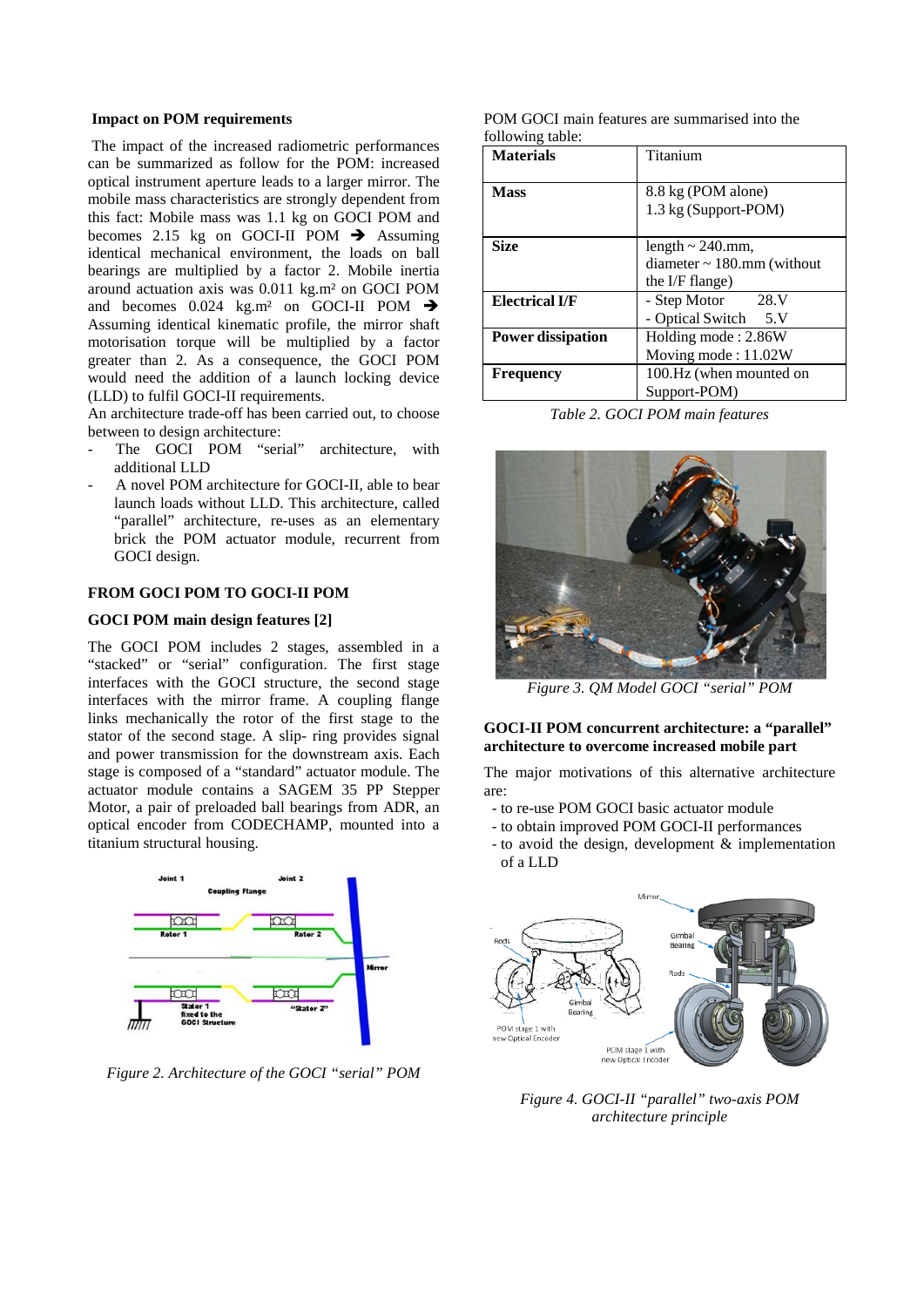### **Trade-Off Criteria and Results**

Nine criteria were studied and compare to conduct this trade-off. **The discriminating criteria are marked in bold characters**

**C1: Strength due to launch case: The mechanism shall withstand 30 g QSL without degradation.**

C2: Restitution of optical angle better than 6 µrd.

**C3: Speed and response time.** Speed shall be greater than  $20^{\circ}/s$ , a stability better than 2 µrad peak to peak shall be achieved after 15 s including stabilisation & motion, and simultaneous activation of both axes shall be possible.

C4: Optomechanical range shall be at least  $\pm 6.5$  deg. (mech. angle) at mirror level.

C5: Volume shall be minimized

**C6: 1st mode during launch shall be greater than 120 Hz on rigid interface conditions, including POM support flexibility.**

C7: Minimisation of mass

C8: Simplicity of command

**C9: Development constraints (non recurring efforts)**

## **The POM "serial" architecture was discarded** for the following reasons:

**C1** (qualification strength) and **C6** (launch frequency) will imply the **implementation of a LLD**, considered too heavy, very complex and risky for the development. **C3** (Response time and stabilization), will require either the **adding of a damper** or **closed loop command**, to ensure the performance of pointing stability.

**C9 New H/W: New motor will be needed to provided needed torque**

Therefore the selected baseline is the "parallel" POM architecture: this architecture has the capability to provide the required performance. It is based on the reuse of POM actuator module, and allows a simple profile command recurring from GOCI-1. The performances are ensured without any additional device.



*Figure 5. CAD view of GOCI-II POM*

# **THE GOCI-II POM REQUIREMENTS AND DESIGN**

## **The POM Architecture**

The GOCI-II POM is a mechanism composed of one gimbal allowing two rotations in I/F plane of the pointing mirror and two actuators linked to the gimbal by rods with the reduction ratio r/R.

The optomechanical angle motion is the product of the actuator angle by the reduction ratio:

 $+/-\alpha r/R$ 

The kinematics is illustrated by the schematics of figure 6. At launch, POM is placed at Top Dead Point (TDP) and actuators are energized with reduced tension, LLD is not needed.



*Figure 6. GOCI-II POM kinematic principle*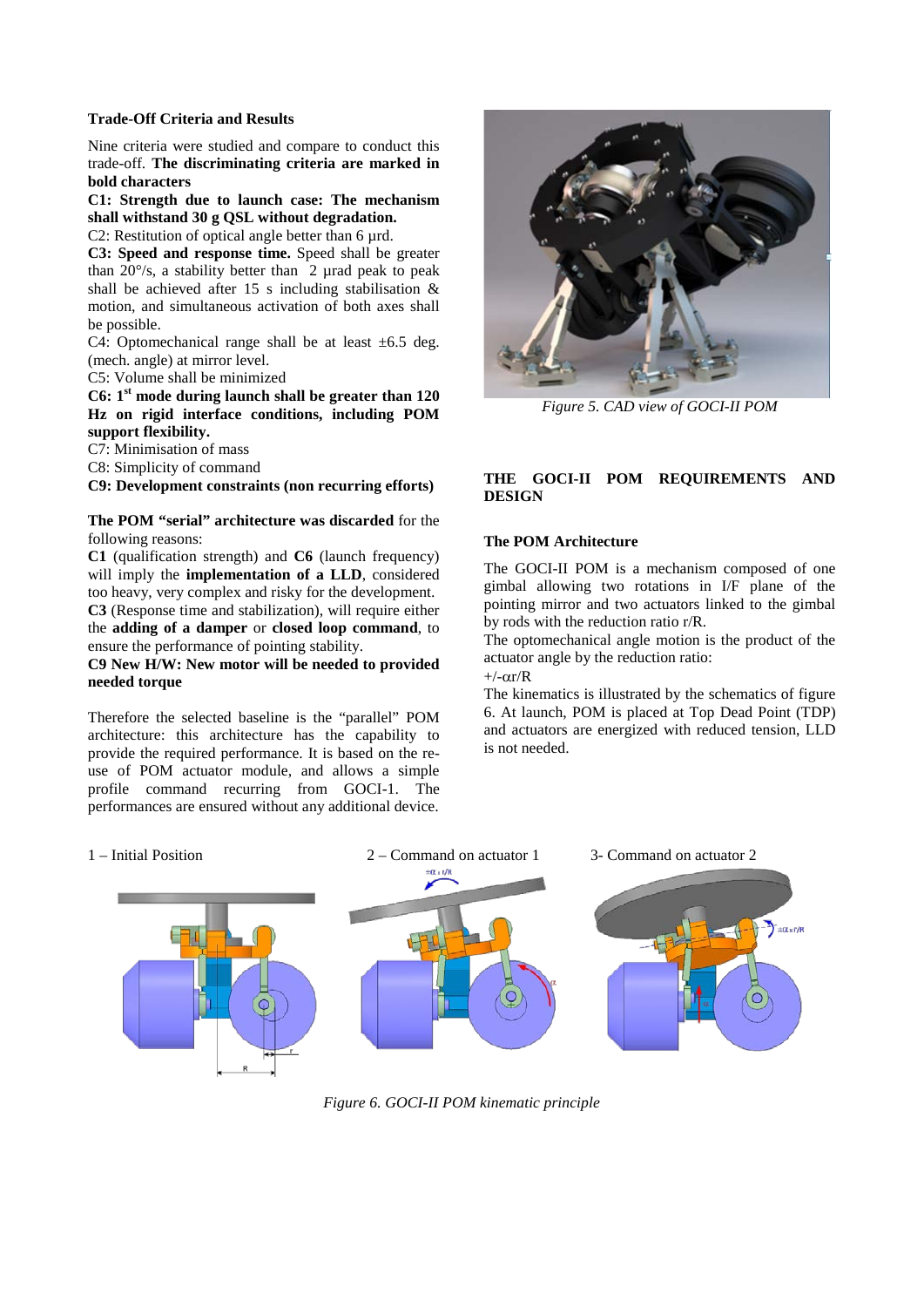The GOCI-II POM is composed by a mirror bracket holding the Pointing Mirror Assembly. A gimbal bracket link the mirror bracket to the fixed supportstructure with two paired ball bearings. The mirror bracket is actuated by two rods whose end is fitted with small ball bearings.

The two actuators are identical and re-use GOCI-1 components (same motor and ball bearing). For EEE obsolescence, the optical encoder is replaced by a new one on GOCI-II. The shaft is modified to interface the eccentric crank pin and housing is adapted to new encoder and support-structure interfaces.

The rigid support-structure is positioned by three bipods

in order to prevent thermo-elastic distortions and to give a high mechanical first frequency.

#### **The GOCI II POM requirements**

The following table summarizes major POM requirements, focusing on major evolutions between GOCI and GOCI-II POM mechanisms. One has to consider that optical angles are to be converted into actuator angles by taking into account kinematic ratio of POM rods and Opto-Mechanical Gain (OMG) of the mirror.

|                                | POM GOCI                                                                             | POM GOCI-II                                                                                       |  |  |
|--------------------------------|--------------------------------------------------------------------------------------|---------------------------------------------------------------------------------------------------|--|--|
| Mobile                         | Mobile mass1.1kg,                                                                    | Mobile mass 2.15 kg                                                                               |  |  |
| part                           | Mobile Inertia around rotation axis 0.011 m <sup>2</sup> kg                          | Mobile Inertia around rotation axis 0.024m <sup>2</sup> kg                                        |  |  |
| <b>Actuation Voltage</b>       | 7V                                                                                   | 10V                                                                                               |  |  |
| (Vnom)                         |                                                                                      |                                                                                                   |  |  |
| Holding Voltage (Vhold)        | 28V                                                                                  | 40V                                                                                               |  |  |
| Speed                          | $1st$ stage : $12°/s$ $2nd$ stage : $20°/s$                                          | $20^{\circ}/s$                                                                                    |  |  |
| <b>Pointing Stability</b>      | Better than 30 µ during 8s (mechanical<br>angle equivalent to $\sim$ 4 $\mu$ rd LOS) | Better than 2 µrd. p.p after 4s motion<br>completion $(1s \text{ Vnom} + 3s \text{ Vhold})$ (LOS) |  |  |
| Pointing Accuracy              | Better than 150 µrd.                                                                 | Better than 100 µrd. optical angles                                                               |  |  |
| Pointing knowledge             | 7 µrd.                                                                               | $7 \mu$ rd. optical angle                                                                         |  |  |
| <b>Stiffness</b>               | $1st$ mode higher than 100Hz support                                                 | $1st$ mode higher than 120Hz on rigid<br>b/plate                                                  |  |  |
| QS load                        | 20 <sub>g</sub>                                                                      | 30g                                                                                               |  |  |
| Cycles                         | 172 000 rev.                                                                         | 1 450 000 rev. per actuator                                                                       |  |  |
|                                | 688 000 stop/start per actuator                                                      | 1 450 000 stop/start per actuator                                                                 |  |  |
| non-op Temperature             | [-40 $^{\circ}$ C / +65 $^{\circ}$ C]                                                | [-20 $^{\circ}$ C / +55 $^{\circ}$ C]                                                             |  |  |
| <b>Operational Temperature</b> | $[+5^{\circ}C/+62^{\circ}C]$                                                         | [+5°C / +45°C]                                                                                    |  |  |

*Table 3. GOCI & GOCI-II POM Compared requirements* 

## **The GOCI II POM design**

In order to provide two rotations to the Pointing Mirror, The POM is based on 2 rod levers and actuators systems moving a barrel guided by a central gimbal (2 axis ball bearings). The Pointing Mirror is fixed on the barrel. The gimbal and actuators are attached to the main structure. Bipods guarantee the thermoelastic stability.

The design allows re-using **recurrent actuator modules from GOCI POM**, composed of:

- a Stepper Motor 35 PP from SAGEM
- a pair of preloaded ball bearings from ADR
- a stator structure mainly in titanium
- An optical encoder from CODECHAMP for angular position. The encoder is not fully recurrent from

GOCI (some EEE obsolescence).

### **The new items with respect to GOCI POM are:**

- Mechanical parts (rods, barrel, gimbal ...)
- Small ball bearings at rods joints to maintain the isostaticity of the mechanism
- The gimbal ball bearing
- The encoder mechanical interfaces
- The mirror Assembly
- See figures 7 and 8.

As for the GOCI POM, no LLD are implemented, the GOCI II POM ball bearings and structural parts withstand the launch loads (30g Q.S). Launch configuration corresponds to TDP position associated with a 10V holding voltage on full motor step.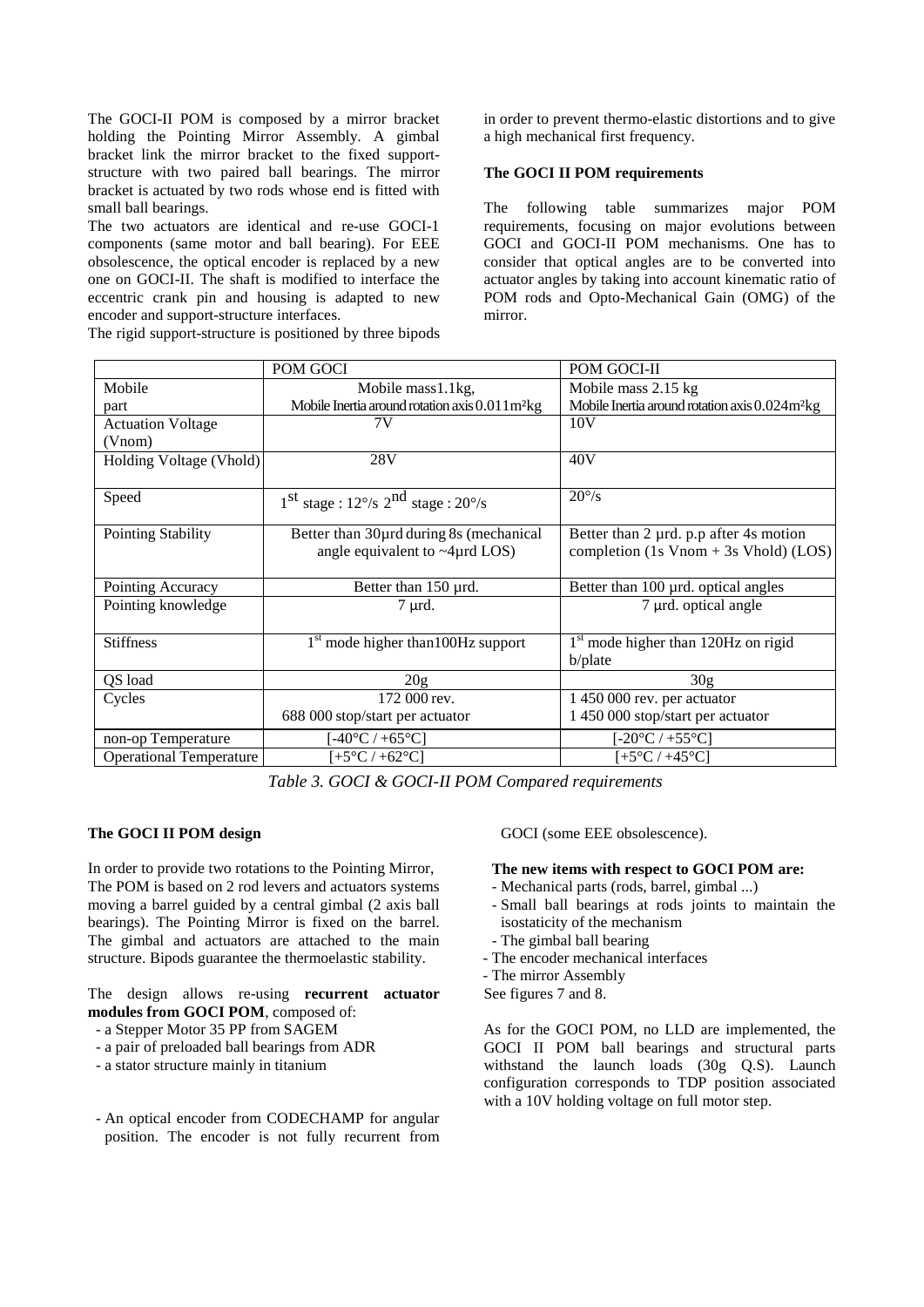|                 |  | The POM command is similar from GOCI to |  |  |  |
|-----------------|--|-----------------------------------------|--|--|--|
| <b>GOCI II:</b> |  |                                         |  |  |  |

- Ministep command (32 ministeps/step) with



*Figure 7 The POM design (mirror not represented for clarity)*

### **THE GOCI-II POM KINEMATICS**

#### **Kinematic law:**

Contrarily to GOCI, where the actuation angle was directly applied to the shaft, a complex kinematic chain exists on GOCI II between actuator angles and mirror rotation.

**In order to derive mirror pointing LOS from actuator angles (commanded, and measured by optical encoder), a mathematical model has been developed**. Considering all mechanical parameters, such as coordinates of actuators centre of rotations, axis misalignements, eccentric radius… 27 parameters are defined for this model.



*Figure 9 from actuator angles to mirror rotations*

increased voltage ( 40V instead of 28V) to obtain maximum motor torque of SAGEM 35PP

- Holding voltage ( 10V instead of 7V) on a full step / Top Dead Point (TDP) position



*Figure 8 the POM during tests*

A pointing test has been carried out to determine the 27 parameters of the model. The basic method is the acquisition of a large set of points  $N = f (ax, ay)$  where N is the mirror normal (unit vector expressed in a reference frame) and (ax, ay) are the POM encoder angles.

The measurements are done with a **laser tracker** aiming at a fixed target. A reference measurement is done by directly measuring the target position with the laser tracker. The other measurements are done by reflection on the pointing mirror. When the mirror moves the laser tracker follows the motion. A simple processing of the laser tracker measurements allows determining the mirror normal.

The test has been done three times:

- Before POM vibration test in +1G configuration
- After POM vibration test in +1G configuration
- After POM vibration test in -1G configuration

The test configuration is illustrated in figure 10.

## **Kinematic model parameters determination**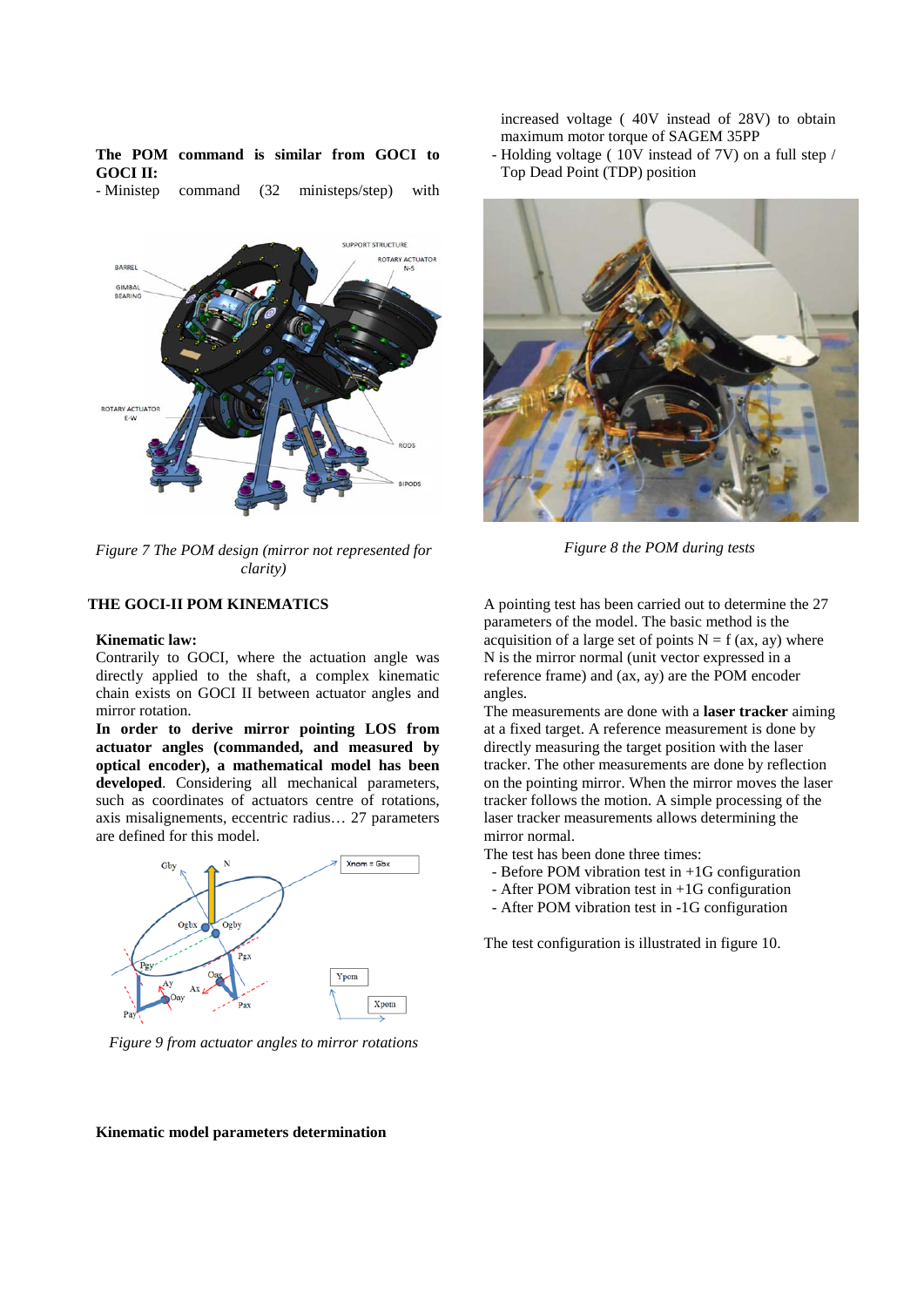

*Figure 10 – Pointing Test configuration*

## Test before vibration  $-1g$

The 27 model parameters are determined by best fitting between the measured mirror normal angles and the predicted ones from the measured encoder values.

The residual error after this fitting is around or below 8 µrad rms. This is deemed very satisfactory and well in line with expected measurement accuracy.



*Figure 11 – Residual error after fitting, before vibration.*

## Test after vibration  $-1g$

The same fitting set of parameters is used, but with a different laser tracker configuration. The results are equivalent to the "before vibrations" case which shows that the POM model was not affected by the vibration test. The slight degradation in E/W in particular is not

deemed significant and may be due to the different test configuration. A group of points seems to be "out of family"; this may be a consequence of the test configuration limits, because the mirror is used in limit of field of view



*Figure 12 – Residual error after vibration test*

# Test after vibration - -1g

The test has been done in opposite gravity configuration than the previous tests. Consequently the laser tracker configuration is also different. The same fitting set of parameters is used, with exception of some rotations angle (different configuration thus different reference frame).

The results are different than the previous ones although still quite satisfactory and consistent with the measurement accuracy. Nevertheless the errors show a residual "shape" which means that the residual error is not a pure noise but the indication of a model error. It is not clear whether this difference wrt. the previous cases is an effect of the gravity or of the test configuration. In any case, the largest errors are out of the useful range.



*Figure 12 – Residual error after fitting, before vibration.*

## **Kinematic model parameters verification**

The objective is to verify the accuracy of the POM model by dedicated measurements within the useful angular range. These measurements are done with a theodolite. The results are similar with the previous one, roughly 8 µrd. rms, however, the residual shape in the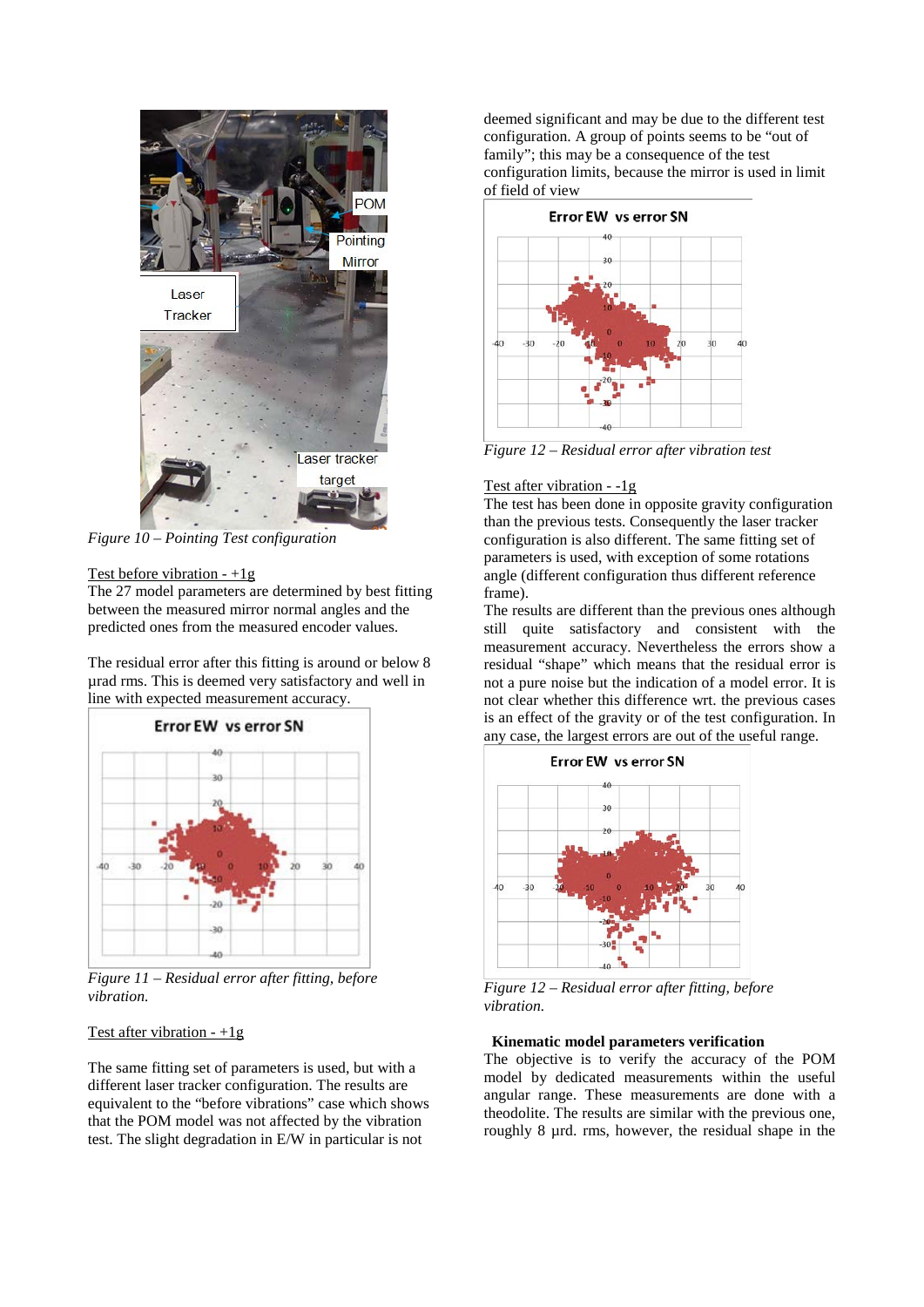error plot shows that a better modelling is probably possible.

In order to check this hypothesis a dedicated parameter optimisation is done on the set of measurement points. The results are strongly improved.



*Figure 13 – Model verification with initial setting of parameters*



*Figure 14 – Improved result after model optimization.*

The optimized parameters have been applied to the previous 3 sets of measurements available, and give satisfactory results. This confirms that there no significant variation due to vibration, and that gravity effect exists, but remains small.

Major outcomes

- The results in the useful range for the 4 sets of data are very similar with a rms error around or better than 7 µrad rms in both S/N and E/W directions and better than 10 µrad rms for the combined angle. The maximum error is below 25 urad in all cases.
- These results in the useful range are also equivalent or a little better with this second parameter set than with the first one.
- The new parameter set is therefore as good as the initial one within the useful range or even a little better.
- However results over the full range are strongly degraded, especially in the S/N directions which, according to the test configuration let think that there is significant gravity impact.

## As a conclusion**, the POM model is good and adapted to accurate retrieval of the POM mirror normal direction, within the useful angular range but also over the full range. MAJOR LESSONS LEARNT FROM QUALIFICATION**

A classical qualification campaign of the POM has been carried out, including performance, environment, and life-test.

# **Launch configuration**

The configuration decided to withstand launch effort without LLD is to set the POM in the Top Dead Point and to energize actuators with a constant voltage of 10V. Associated with balancing of rotating part, this has turned to be very efficient. This configuration (without actuator energisation) is also used for POM storage and transportation

## **Vibration tests – Modes prediction – Non linearities at low levels**

Tests show a good correlation between tests and FEM model, and a good repeatability between QM and PFM. The following figures show a comparison under X axis of the transfer functions between qualification level sine test on QM model (blue curves), qualification Level sine test on PFM model (light blue) and FEM predictions (green).